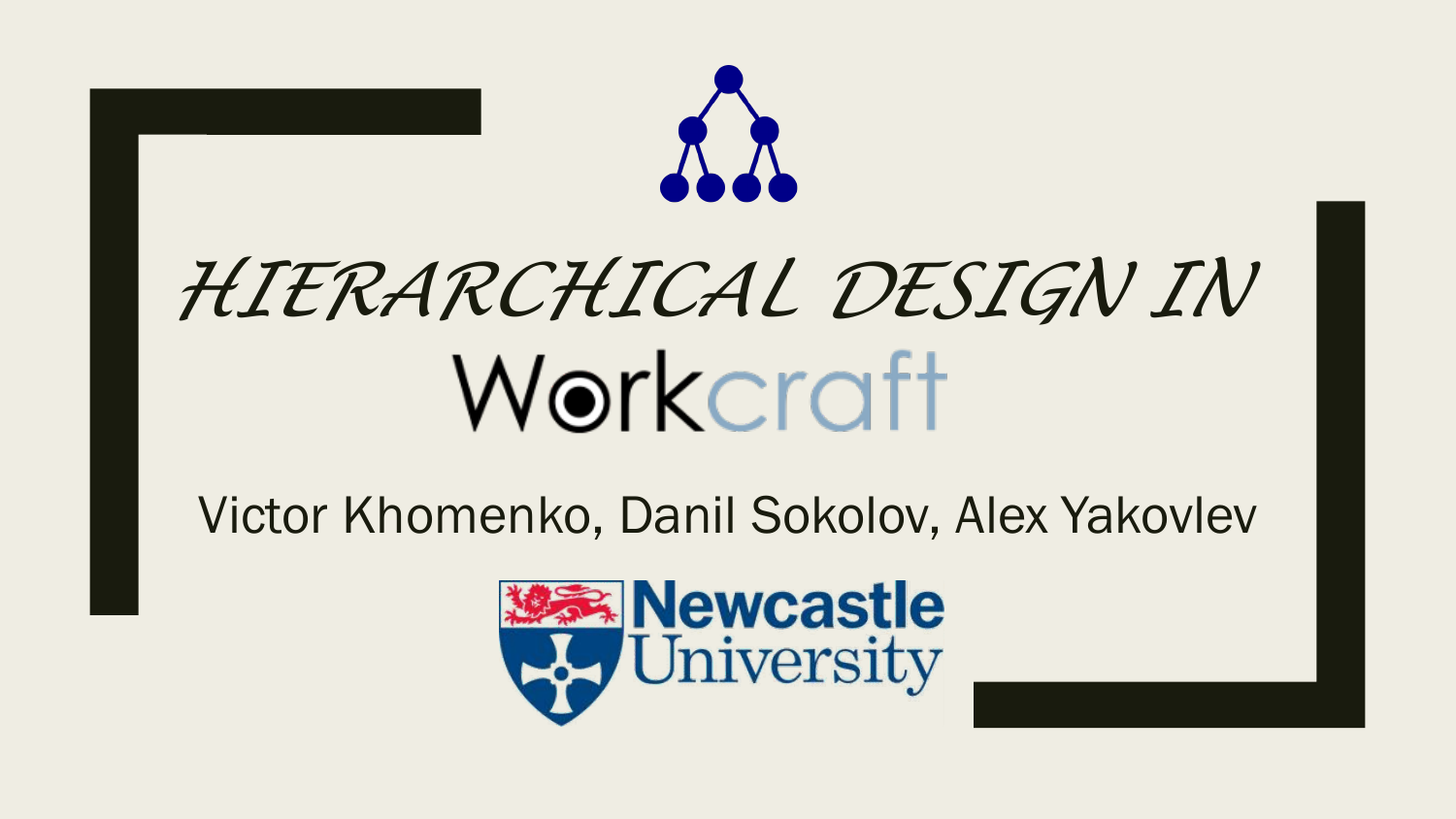### Why hierarchical?

- The only way to design large systems
	- Requests from the engineers
	- Natural development of Workcraft



- Automation of repetitive tasks by tracking module dependencies
	- Reduces chance of human error
	- Reduces the amount of necessary documentation
- Promotes design reuse (within a project and between projects)
- Improves maintainability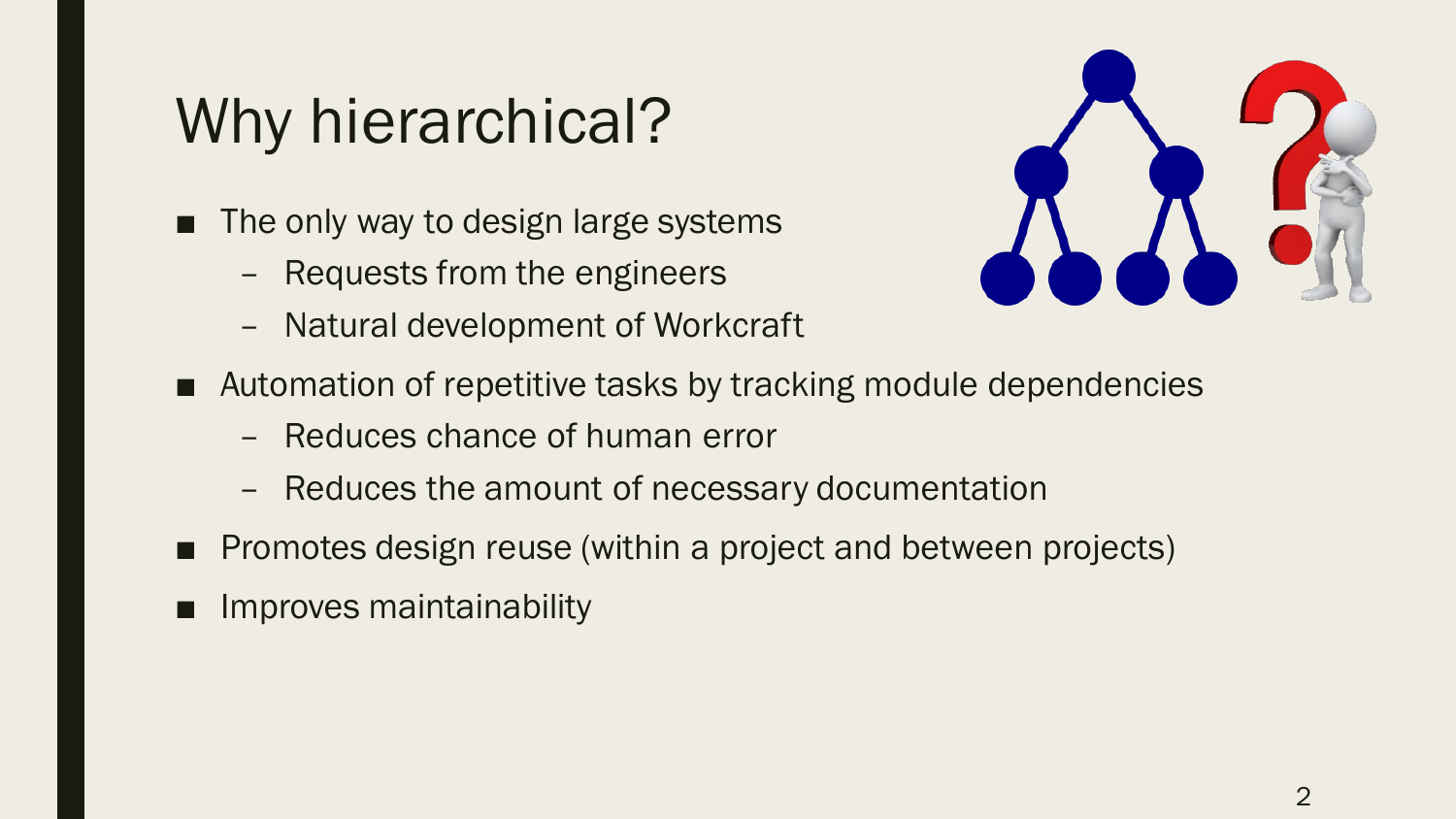# Case study: Navigation

■ Realistic systems comprise many modules

– Multiple versions of the same module





- Modules are stored as separate files, often without consistent naming
- Iterative refinements of each module (CSC resolution, concurrency reduction, logic decomposition)
- Different people working on different modules
- 100-1000s of files to navigate  $\odot$
- Numerous relationships of various kinds between files that one needs to understand and document  $\circledcirc \circledcirc$
- Tracking dependencies and navigation can (and should!) be automated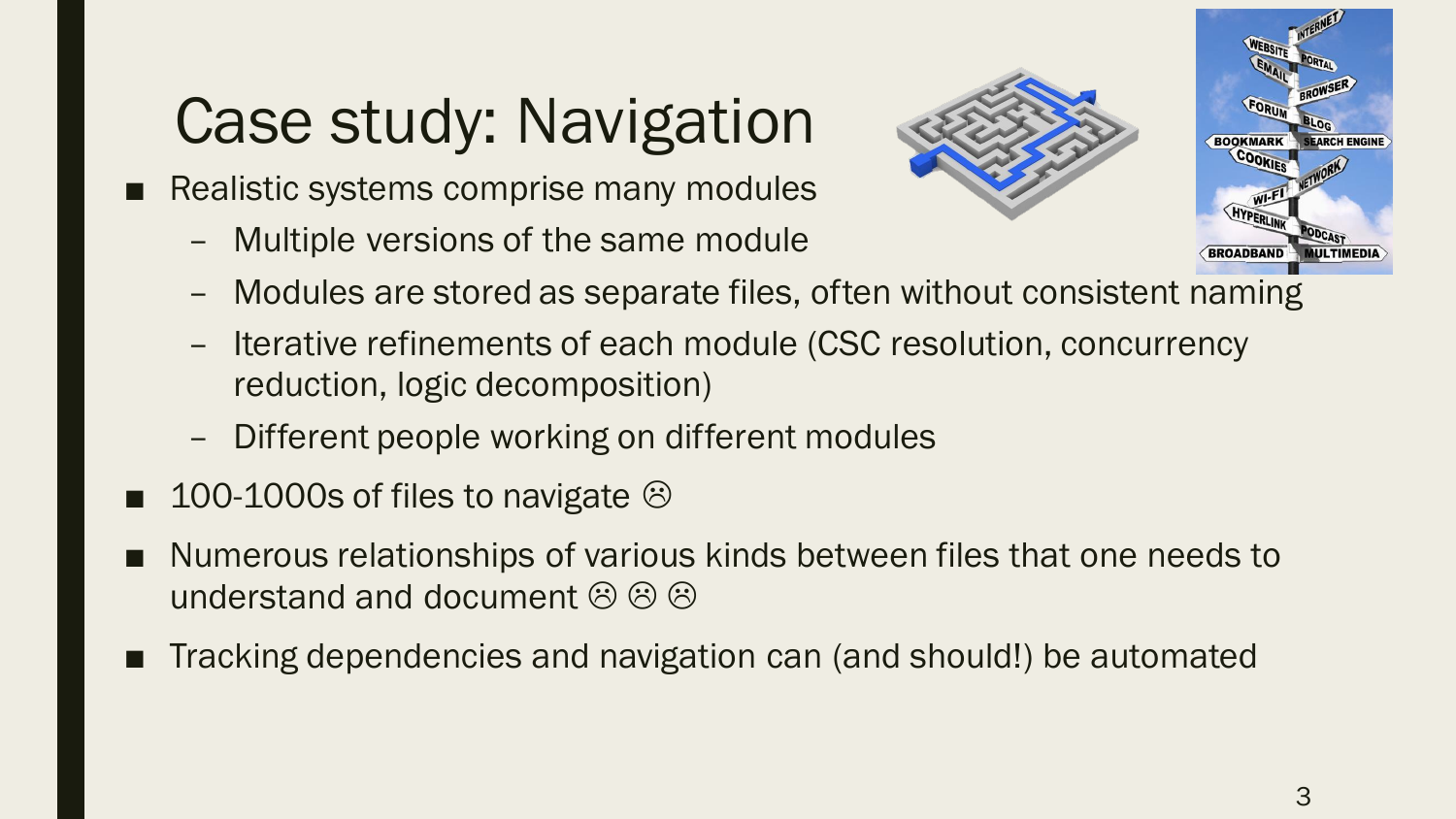## Case study: Design reuse

■ Some modules are instantiated multiple times in the same design

- Stages of multiphase buck
- Delay controllers
- Pipeline controllers
- Modules may be reused between designs
	- Opportunistic merge
	- Family of A2A elements (WAIT, WAITX, etc.)
- Hierarchical design helps to identify reusable modules
- Module reuse should be made easy avoid repeating work
- User-extendible library of reusable modules

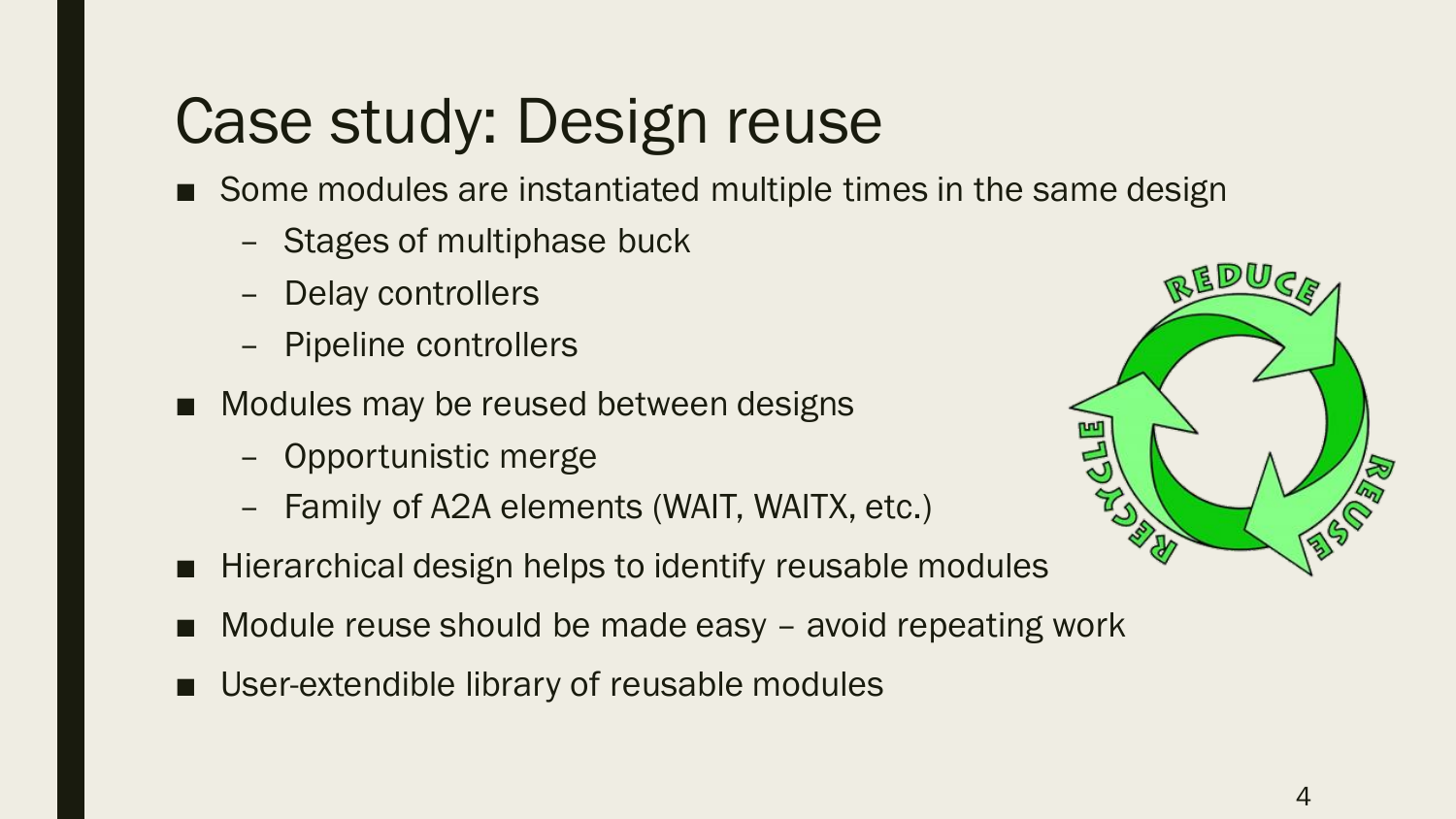## Case study: Import/export



- Exporting the whole design hierarchy as modular Verilog netlist
- Import of modular Verilog
- Option for uniquification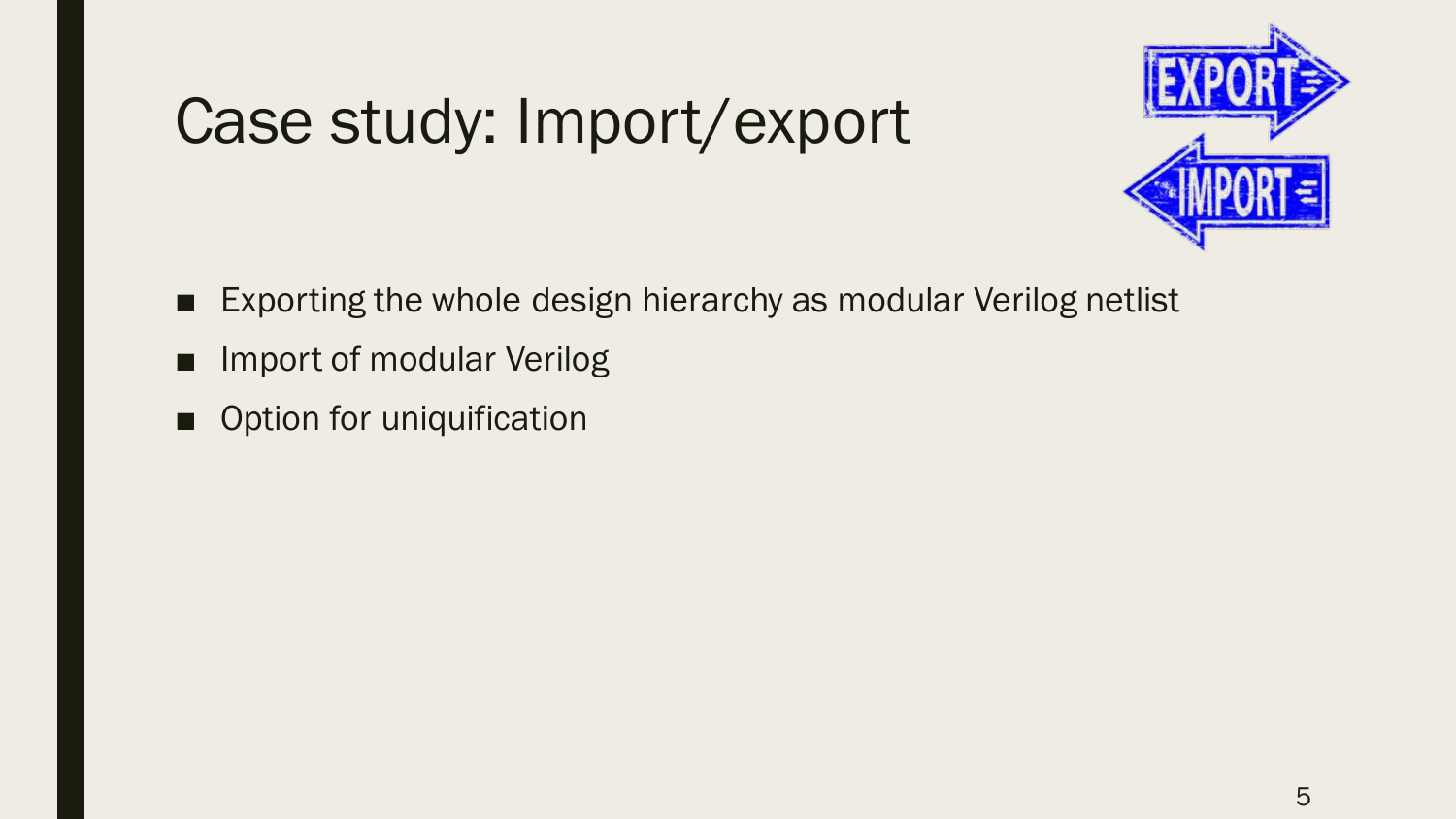# Case study: Hierarchical verification

- Tracking dependencies enables automatic formulation of verification obligations
	- Saves manual effort
	- Reduces risk of human error
	- More efficient due to the most abstract models picked up automatically
- Custom properties can be specified at the most appropriate levels of hierarchy
- Abstract models can be inserted into hierarchy
	- Way of capturing the knowledge about the system
	- Improves the efficiency of verification
	- E.g. token ring stage (e.g. phase of a multiphase buck) can be abstracted as a buffer



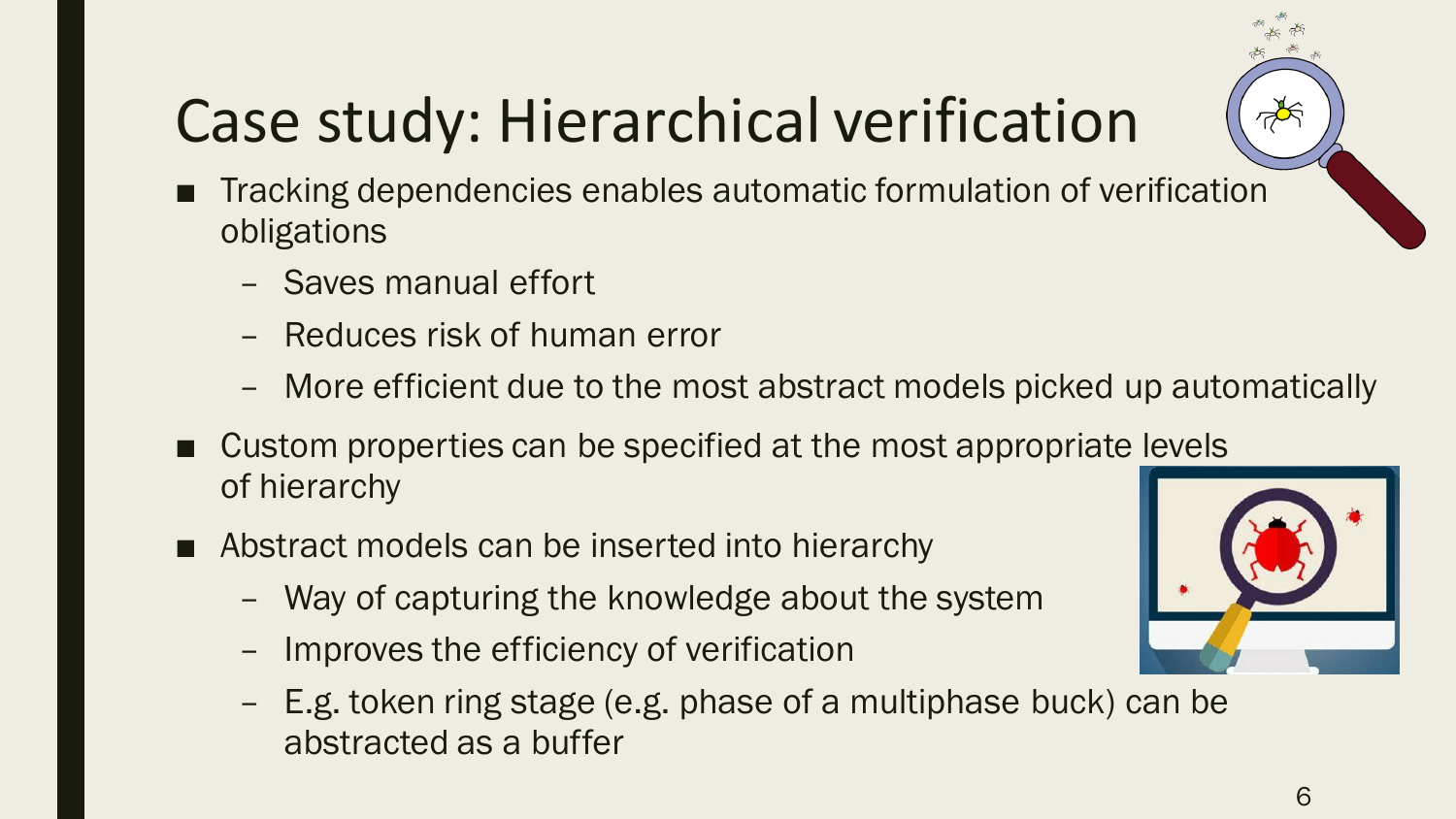#### Case study: Hierarchical simulation

- Simulating an execution at different levels of hierarchy
	- Outputs of modules which are not implement can be provided manually
	- Synchronised simulation of several modules
- Local views of a violation trace from formal verification

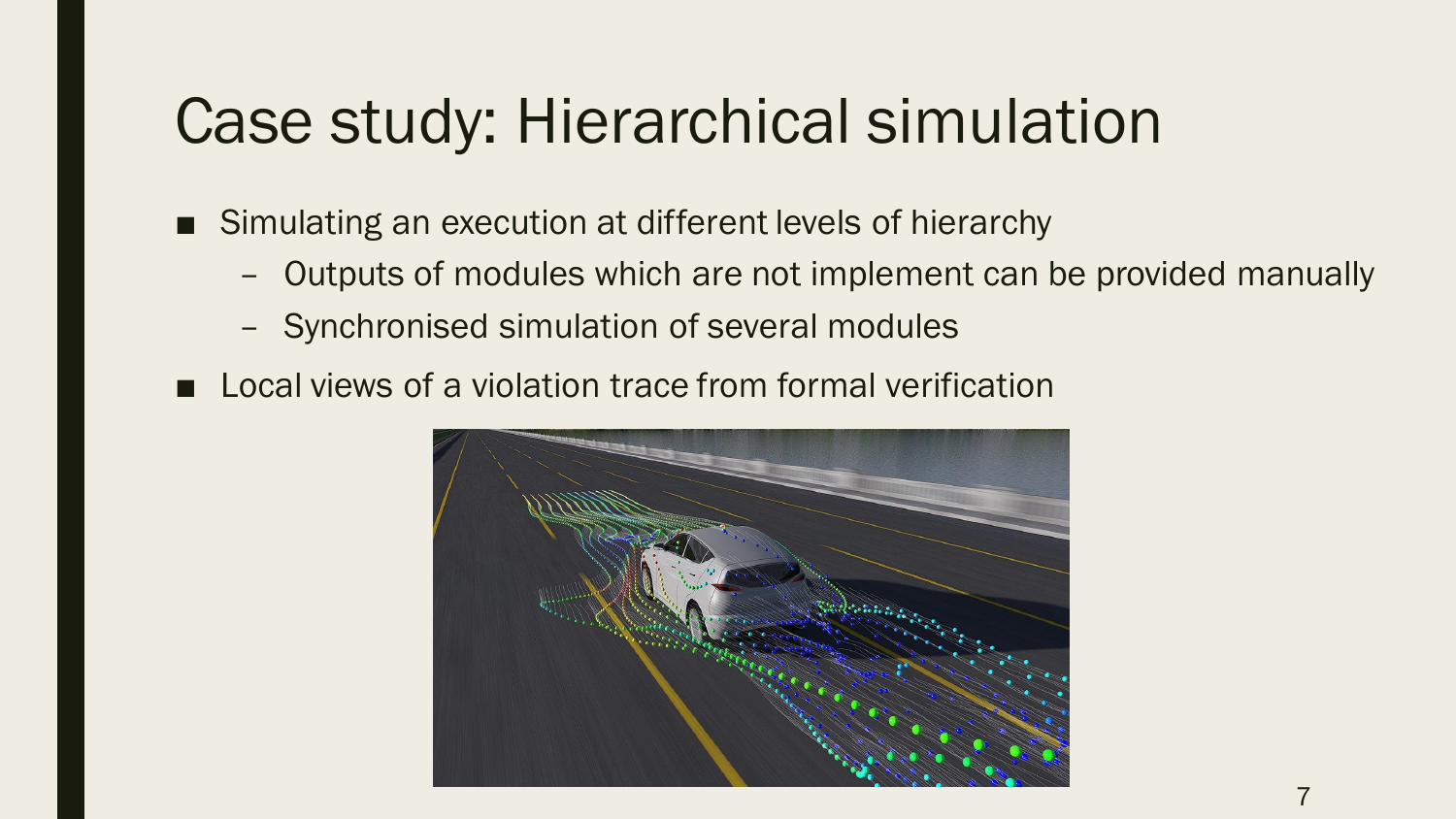#### Case study: Hierarchical synthesis

- Push-button synthesis saves manual effort
- Optimisation due to caching synthesis results and preservation of intermediate STGs for CSC resolution and technology mapping
- Re-synthesis of module compositions
- Decomposition of monolithic modules using DesiJ

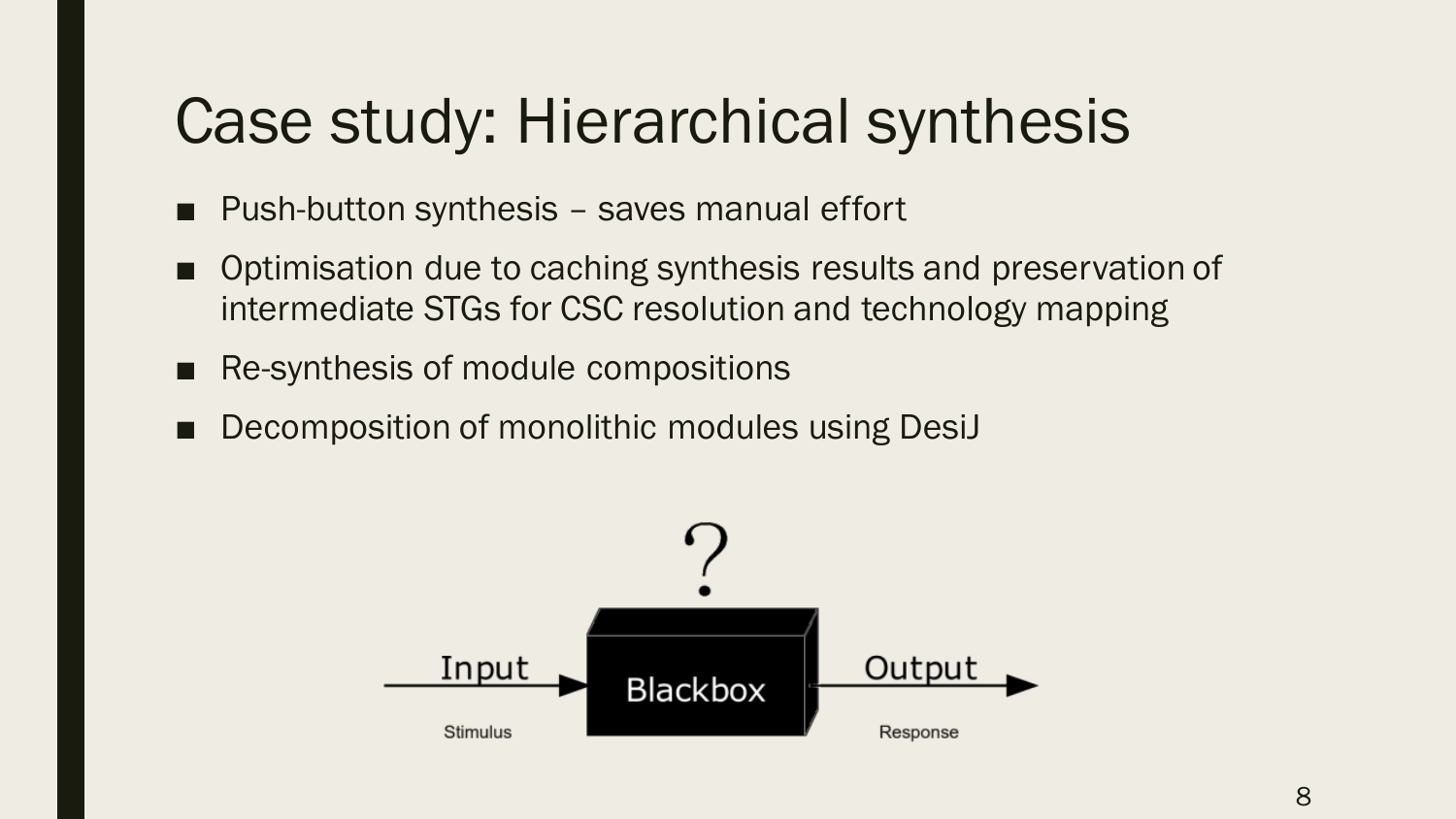#### Case study: Hierarchical reset

- Saving manual effort
- Reusing existing reset circuitry for modules
- Optimise reset logic by tracking dependencies (when looking at a module in isolation, one cannot rely on inputs being reset, but context can help)

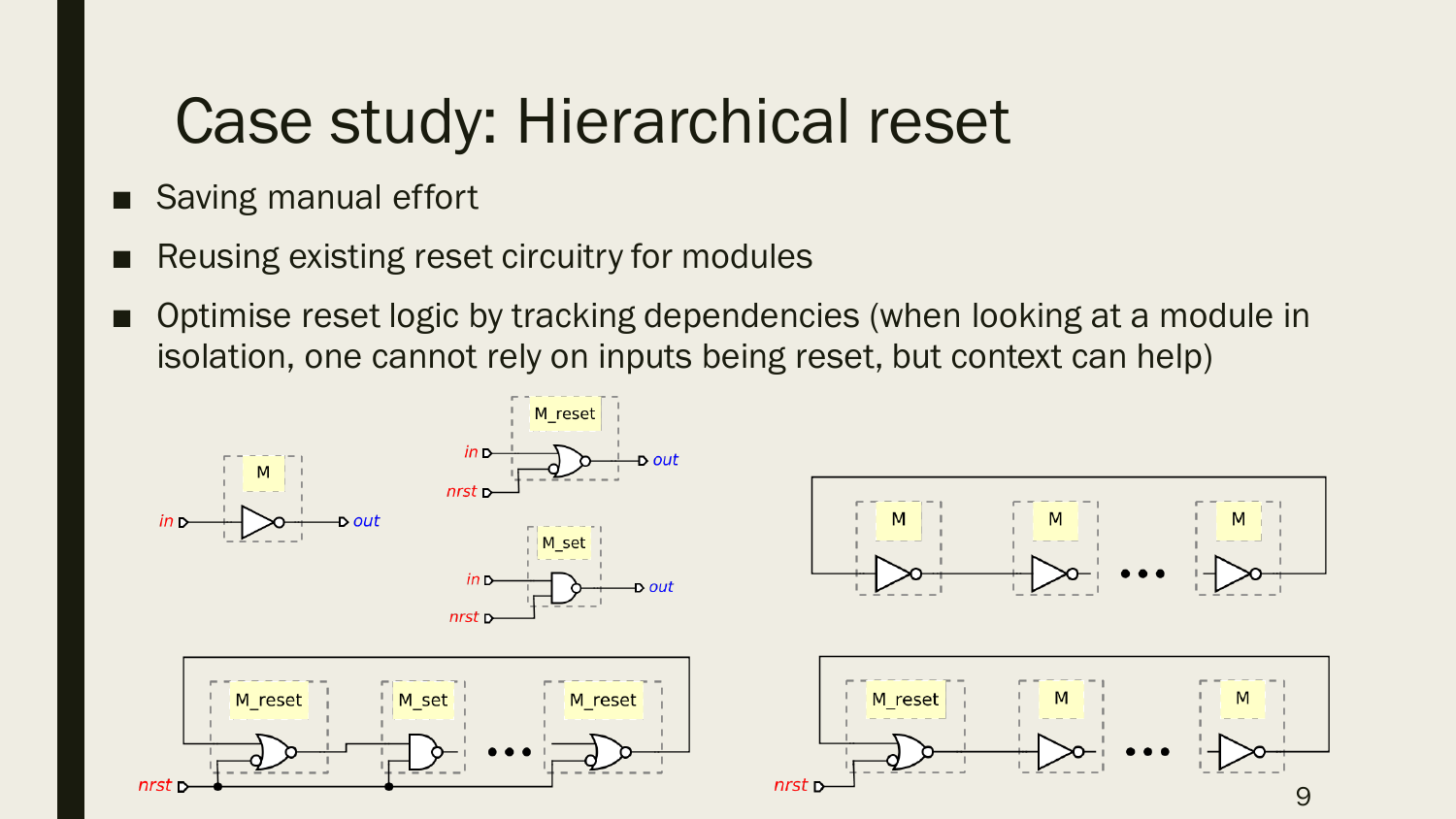## Case study: Hierarchical loop breaking

- Saving manual effort
- Optimising loop breaking due to tracking dependencies
- Taking global loops into account
- No need to rely on PrimeTime loop breaking
- Higher ATPG coverage

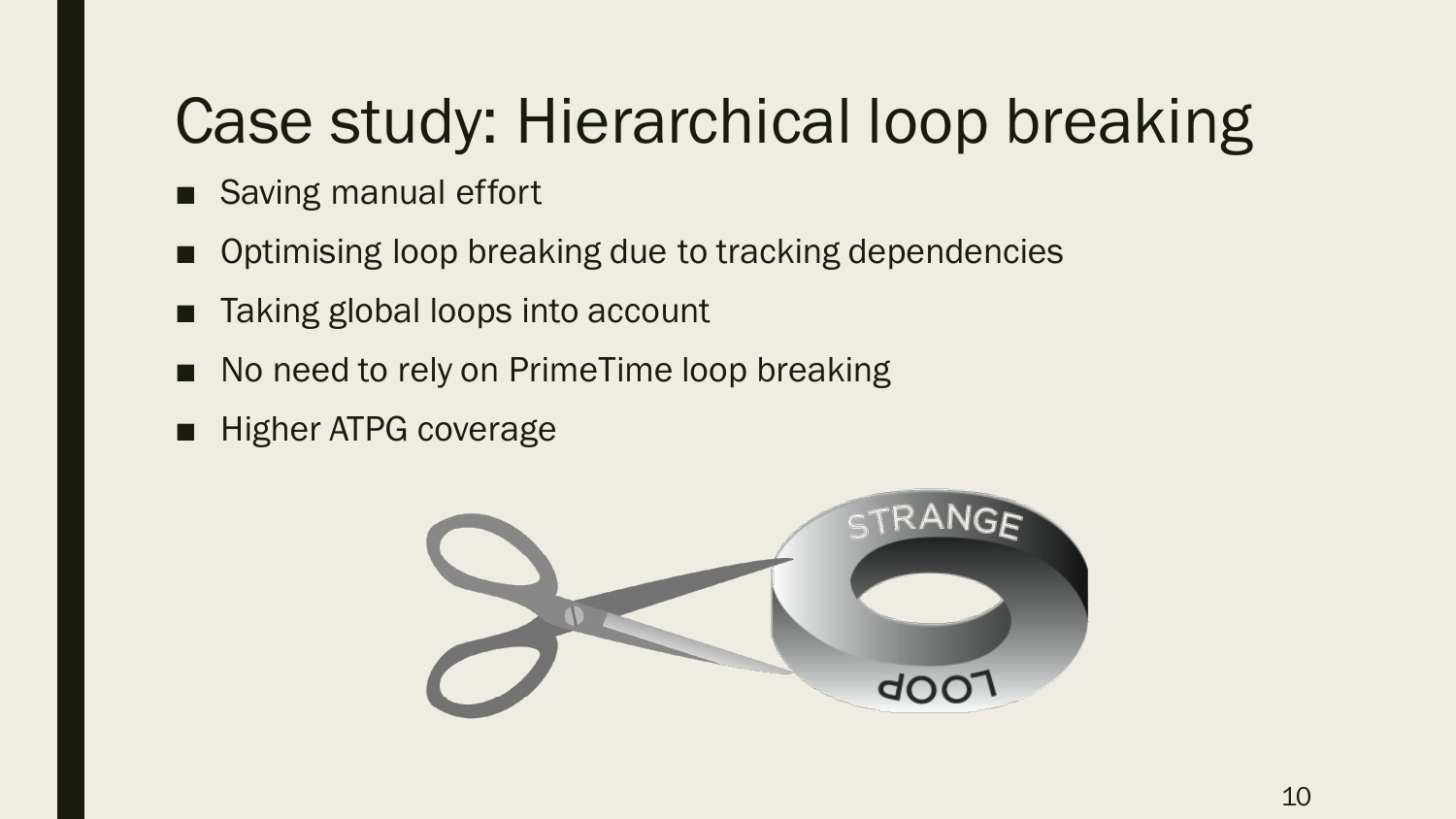# Representation in Workcraft

- Two fundamental relations between modules
	- Module A instantiates module B (A must be a circuit)
	- Module C refines module D
	- Special low-level modules: complex gates, library gates, MUTEX, WAIT
- No cycles
- Design can be represented as a rooted directed acyclic graph

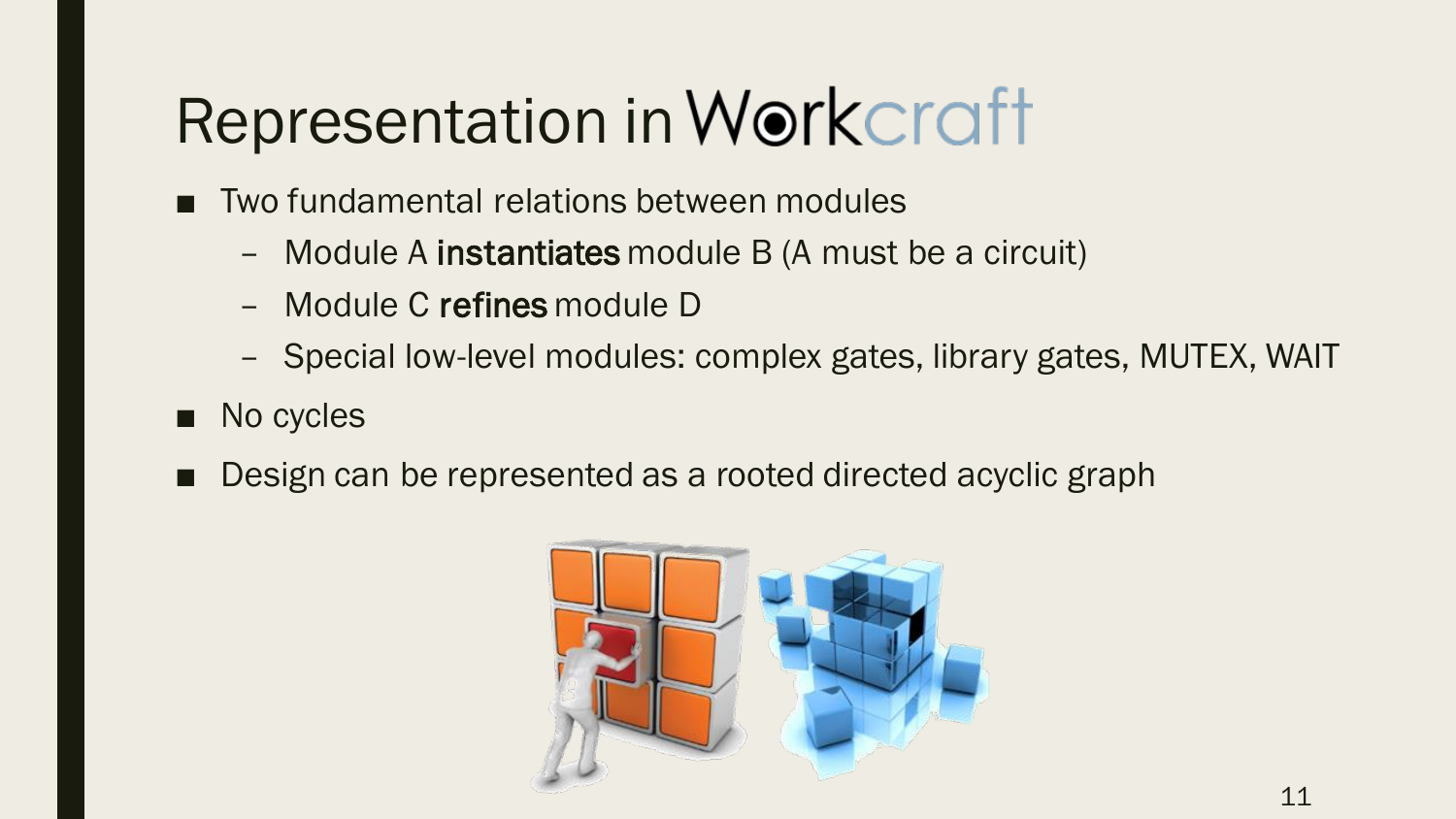